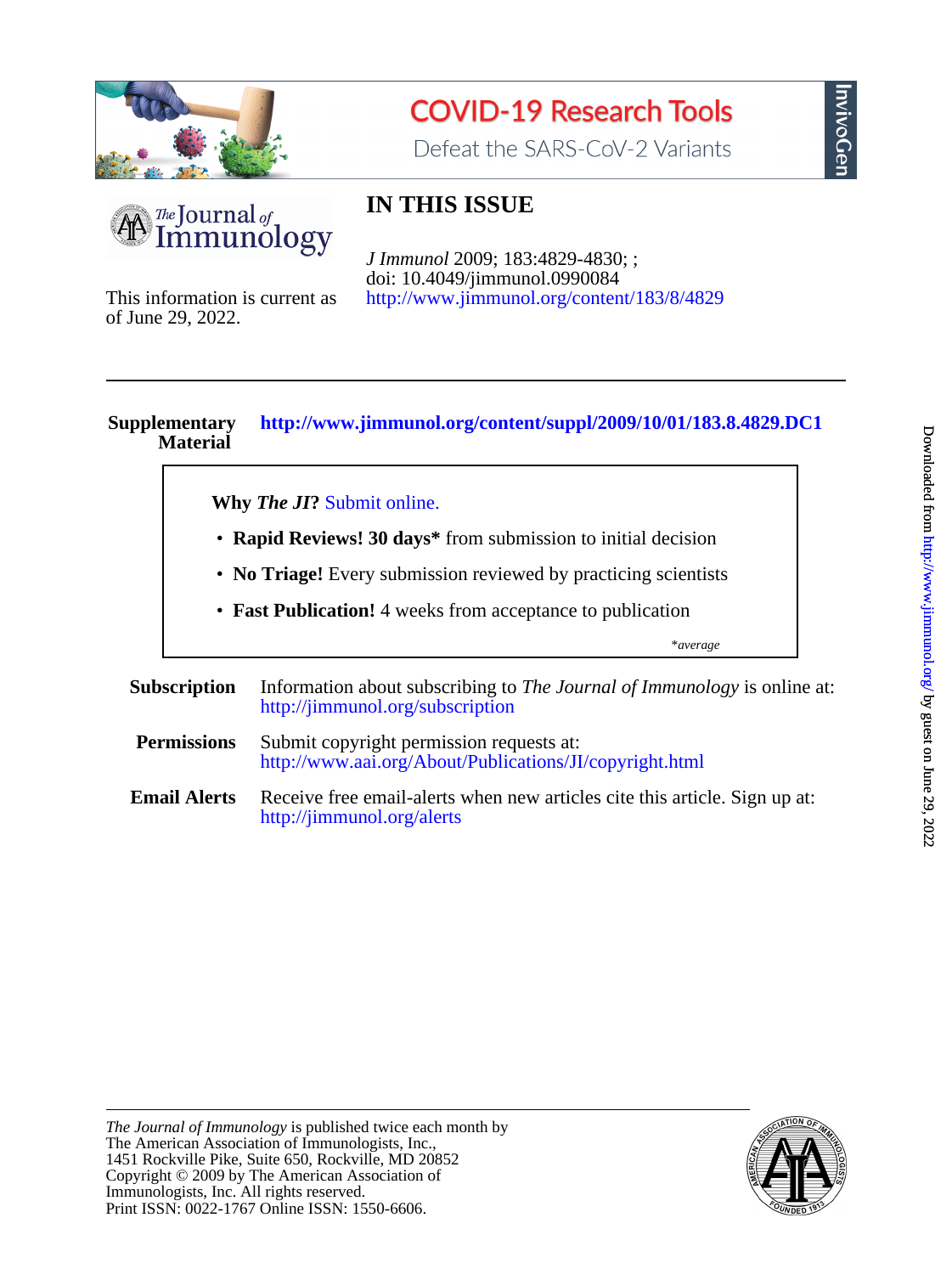# **In This Issue In This Issue**

#### **Promiscuous Genes Out of Bounds**

studies of the thymic architecture, which is comprised largely of pharyn-<br>geal endoderm (PE)-derived chitecture, which is comprised largely of pharyn-(PE)-derived thymic epithelial cells (TEs), have been guided by certain assumptions about gene expression. For example, expression of the tran-



scription factor Forkhead box N1 (FoxN1) is believed to be TErestricted and absent in other PE-derived epithelial cells. Likewise, the otherwise organ-specific tissue restricted Ags (TRAs), such as parathyroid hormone, calcitonin, and thyroglobin, are thought to be unique markers for medullary thymic epithelial cells (MTECs). MTECs also express the Aire (AutoImmune REgulator) gene, which plays a role in the expression of a diverse range of self-Ags, including TRAs, and their subsequent role in the selection of T cells. Recent questions about thymic gene expression patterns led Dooley et al. (p. 5042) to assess the expression of TRAs and FoxN1 in the thymus and surrounding tissues. Comparison of their expression patterns with that of Aire and other markers, such as the keratin and claudin proteins, showed that TRAs and FoxN1 are expressed by diverse TE cell subsets and by extra-thymic epithelial tissue as well. Furthermore, TRA expression was, at least in part, Aire-independent, as TRA and Aire expression patterns did not always overlap. Together, these data indicate that TRA gene expression is more promiscuous than previously thought, as TRAs had multiple sources of cellular expression in—and out—of the murine thymus.

# **Sticking around with**  $\alpha$ **-Glucan**

The cell wall of the *Mycobacterium tuberculosis* (MT) bacillus is surrounded by a protective capsule comprised mainly of proteins and polysaccharides. The capsule constituents arefirst to contact host cells, but little is known about their role in host-pathogen interactions. To identify host receptors for the dominant capsular polysaccharide  $\alpha$ -glucan, Geurtsen et al. (p. 5221) screened primary immune cells for their ability to bind  $MT\alpha$ -glucan. The strongest interaction occurred between  $\alpha$ -glucan and monocyte-derived dendritic cells (DCs). The screening of a panel of DC lectin receptors known to interact with mycobacteria revealed exclusive recognition by the C-type lectin DC-SIGN (DC-specific ICAM-3 grabbing non-integrin). The specificity of  $\alpha$ -glucan for DC-SIGN was confirmed in vitro by its binding to a DC-SIGN-null cell line transfected with native DC-SIGN, but not to nontransfected cells. Furthermore, a DC-SIGN-specific blocking Ab abrogated binding of  $\alpha$ -glucan to DCs. Finally, in contrast to a previous report that a fungal  $\alpha$ -glucan stimulated TLR2,  $MT$ -expressed  $\alpha$ -glucan is not a ligand for TLR2. These

www.jimmunol.org/cgi/doi/10.4049/jimmunol.0990084

findings identify DC-SIGN, which is expressed by both macrophages and DCs, as a novel receptor for  $\alpha$ -glucan.

 $\mathop{\text{JRNAL}}\nolimits_{\text{OF}}$ 

MI INOI

#### **Getting Loopy with Lef1**

In chondrocytes, the cytokine IL-1 $\beta$  induces the expression of lymphoid enhancer-binding factor-1 (Lef1). In turn, Lef1 induces transcription of the COX2 and MMP13 genes. Yun et al. (p. 5129) sought to explain how Lef1 n chondrocytes, the cytokine IL-1 $\beta$  induces the expression of lymphoid enhancer-binding factor-1 (Lef1). In turn, Lef1 induces transcription of the COX2 and MMP13 genes. Yun gions of these genes might regulate their transcription. In mouse chondrocytes, IL-1 $\beta$  stimulation also induced the transcription factors RelA and c-Jun to bind the 5' ends of the COX2 and MMP13 genes, respectively. In nuclear extracts, Lef1 and its binding partner  $\beta$ -catenin physically associated with RelA and c-Jun. Coexpressed Lef1/ $\beta$ -catenin synergized with RelA and c-Jun, which enhanced IL-1ß-dependent COX2 and MMP13 mRNA expression, respectively, as compared with either transcription factors or Lef1/ $\beta$ -catenin alone. The authors tested whether 3' bound Lef1 mediated physical interactions with the 5' ends of COX2 or MMP13 in response to IL-1 $\beta$  stimulation. Lef1 interacted with the RelA- and c-Jun-binding 5' regions of the genomic COX2 and MMP13 loci, respectively, indicating the formation of gene loops. The siRNA-mediated knockdown of Lef1 decreased COX2 and  $MMP13$  expression and diminished the efficiency of IL- $\beta$ -dependent gene looping, while Lef1 overexpression had the opposite effects. These data reveal that IL-1 $\beta$ -dependent transcription of COX2 and MMP13 is regulated by Lef1-mediated gene looping.

# **IL-33 Takes Your Breath Away**

Interleukin-33, a member of<br>the IL-1 cytokine family, is<br>expressed in the lungs and<br>drives a Th2 cell response. To denterleukin-33, a member of the IL-1 cytokine family, is expressed in the lungs and termine whether the inflammatory milieu in bronchial asthma modulates IL-33 expression,



Préfontaine et al. (p. 5094) obtained endobronchial biopsies from adults with or without mild, moderate, and severe asthma. Airway smooth muscle cells (ASMC) from asthmatic samples, regardless of severity of disease, expressed increased IL-33 mRNA levels compared with controls, which correlated with TNF- $\alpha$  expression. IL-33 protein was predominantly expressed by ASMC and epithelial and endothelial cells in asthmatic lungs but was absent in control samples. To test the effect of other cytokines on IL-33 expression, cultured biopsy-derived ASMC were treated with various cytokines. In contrast to the TGF- $\beta$  and the Th2 cytokines IL-4 and IL-13, individual treatment with TNF- $\alpha$  or IFN- $\gamma$  significantly up-regulated IL-33 mRNA and protein expression, and cotreatment revealed synergism. A subset of asthmatic subjects is nonresponsive to corticosteroid therapy; notably, pretreatment with the corticosteroid dexamethasone failed to inhibit TNF- $\alpha$ -Copyright © 2009 by The American Association of Immunologists, Inc. 0022-1767/09/\$2.00 driven IL-33 expression. Thus, IL-33 is expressed by ASMC in